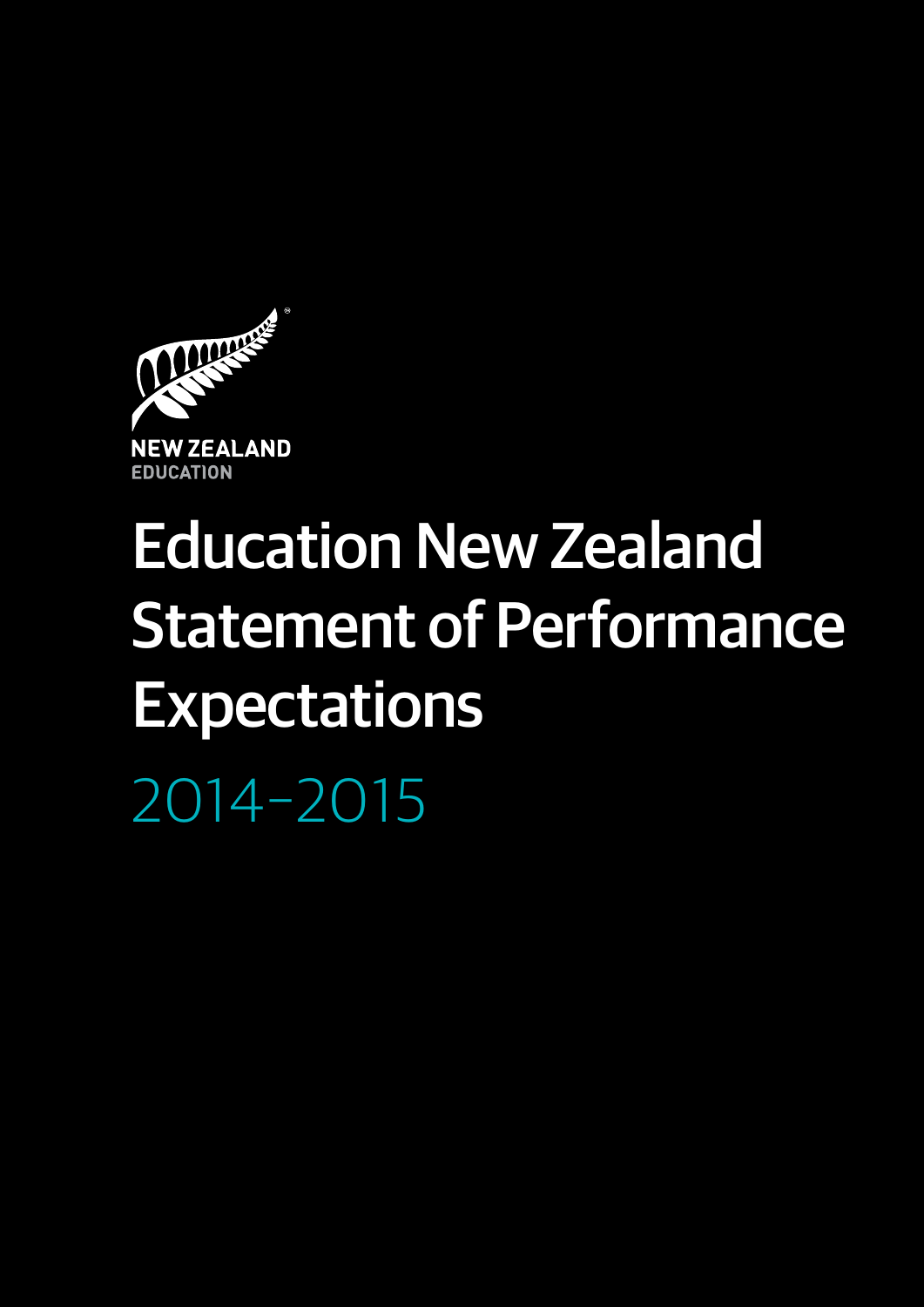# Our outcomes framework

This outcomes framework shows how Education New Zealand's work contributes to the Government's goals for economic growth and the education system. It illustrates the link between our work (our outputs), the impact we have, and the Government's priority of building a more competitive and productive economy.

Together with the international education industry we are working to ensure the industry contributes to the New Zealand economy and the education system. We have identified two key areas (intermediate outcomes) that contribute to New Zealand having a more internationally competitive and productive economy. These are:

- › Increased economic value from international students studying in New Zealand;
- › Increased economic value of education products and services that are delivered offshore

# Contents

# **Statement of responsibility...**

# **Part One: Statement of Performance Expectations**

Education New Zealand appropriations.........

Performance framework...

# **Part Two: Prospective Financial Statements ......................................... 9**

# Financial strategy ...

Notes to the prospective financial statement

Statement of accounting policies...



| .<br>ns3 |  |  |  |  |  |  |  |  |  |  |  |  |  |  |  |  |  |
|----------|--|--|--|--|--|--|--|--|--|--|--|--|--|--|--|--|--|
|          |  |  |  |  |  |  |  |  |  |  |  |  |  |  |  |  |  |
|          |  |  |  |  |  |  |  |  |  |  |  |  |  |  |  |  |  |
|          |  |  |  |  |  |  |  |  |  |  |  |  |  |  |  |  |  |
|          |  |  |  |  |  |  |  |  |  |  |  |  |  |  |  |  |  |
|          |  |  |  |  |  |  |  |  |  |  |  |  |  |  |  |  |  |
|          |  |  |  |  |  |  |  |  |  |  |  |  |  |  |  |  |  |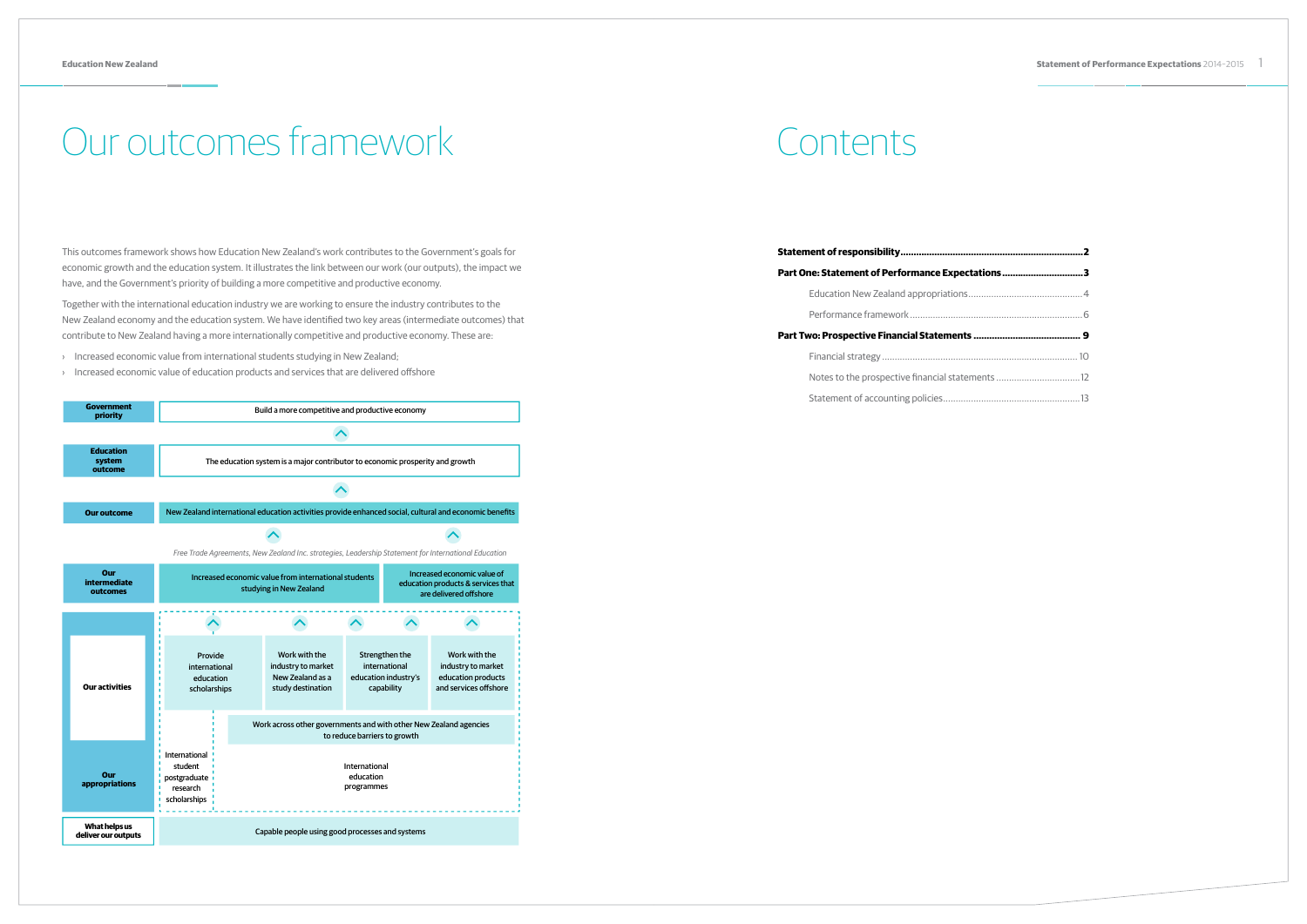# Statement of responsibility

The Statement of Performance Expectations has been prepared in accordance with the requirements of sections 149E and 149G of the Crown Entities Act 2004.

The performance to be achieved by Education New Zealand for the year ending 30 June 2015 that is specified in this Statement of Performance Expectations is as agreed with the Minister for Tertiary Education, Skills and Employment.

Pursuant to the Crown Entities Act 2004, we acknowledge responsibility for the preparation of the statements of forecast service performance and forecast financial statements, including the appropriateness of the assumptions underlying the forecast financial statements and all other required disclosures.

We acknowledge the responsibility for establishing and maintaining a system of internal control designed to provide reasonable assurance as to the integrity and reliability of Education New Zealand's performance and financial reporting.

We certify that the information contained in this report is consistent with the appropriations contained in the Estimates of Appropriations for the year ending 30 June 2015 that were laid before the House of Representatives under section 9 of the Public Finance Act 1989.

Signed on behalf of the Board of Education New Zealand.

This Statement of Performance Expectations contains the information required by section 149E(2) of the Crown Entities Act 2004, to be reported against in Education New Zealand's Annual Report for 2014-2015 and also audited.



**Charles Finny** | Board Chair 22 May 2014

**Philip Broughton** | Board Member 22 May 2014

# Part One: Statement of Performance Expectations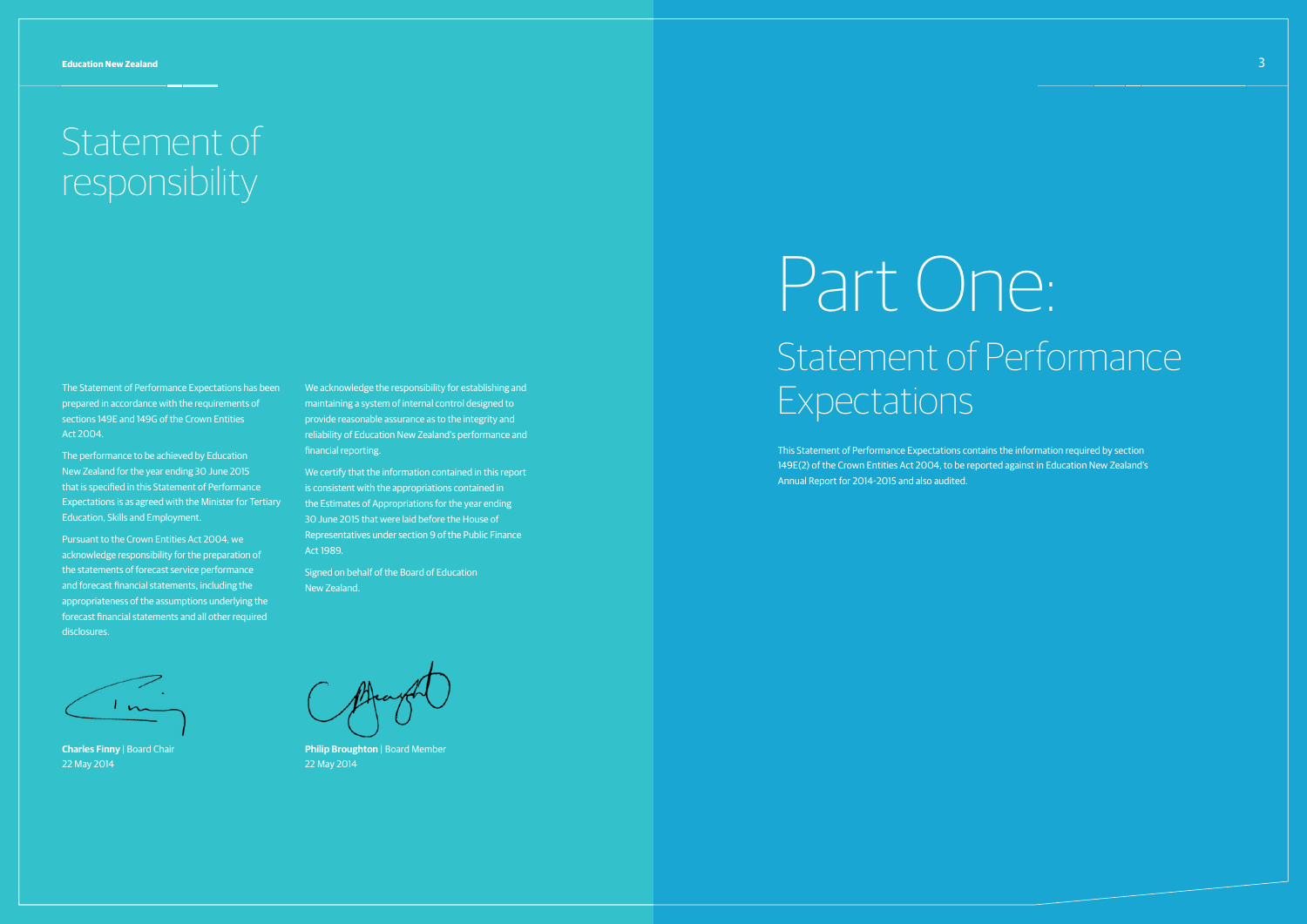# Education New Zealand appropriations

The table below summarises Education New Zealand's appropriations. They are defined in the Budget 2014 Estimates of Appropriations for Vote Tertiary Education.

# **Summary of appropriations**

| \$000                                                    | 2014/15 |
|----------------------------------------------------------|---------|
| <b>Vote Tertiary Education</b>                           |         |
| Non-departmental output expense                          |         |
| International education programmes                       | 31.122  |
| <b>Benefits and other unrequited expenses</b>            |         |
| International student postgraduate research scholarships | 800     |
| <b>Total baseline</b>                                    | 31.922  |

Note: The non-departmental appropriations have been increased by \$1.000 million in 2014/15 as a consequence of an expense transfer from 2011/12. Those funds represent the financial support that the Government is providing to help sustainable growth in the Canterbury region within the international education industry.

# **Cost of service statements**

# **Total appropriations**

| \$000                    | SOI <sup>1</sup> budget<br>2013/14 | <b>Estimated actual</b><br>2013/14 | <b>Forecast 2014/15</b> |
|--------------------------|------------------------------------|------------------------------------|-------------------------|
| <b>Revenue</b>           |                                    |                                    |                         |
| Revenue from the Crown   | 32.422                             | 32.422                             | 31.922                  |
| Interest revenue         | 150                                | 331                                | 150                     |
| Other revenue            | 550                                | 846                                | 550                     |
| <b>Total revenue</b>     | 33.122                             | 33,599                             | 32.622                  |
| <b>Total expenditure</b> | 34.122                             | 34.599                             | 33.922                  |
| Surplus/(deficit)        | (1.000)                            | (1,000)                            | (1.300)                 |

# **International education programmes**

| \$000                  | <b>SOI budget</b><br>2013/14 | <b>Estimated actual</b><br>2013/14 | <b>Forecast 2014/15</b> |
|------------------------|------------------------------|------------------------------------|-------------------------|
| <b>Revenue</b>         |                              |                                    |                         |
| Revenue from the Crown | 31.622                       | 31.382                             | 31.122                  |
| Interest revenue       | 150                          | 331                                | 150                     |
| Other revenue          | 550                          | 846                                | 550                     |
| Total revenue          | 32.322                       | 32.559                             | 31.822                  |
| Total expenditure      | 33,322                       | 33.559                             | 33.122                  |
| Surplus/(deficit)      | (1,000)                      | (1,000)                            | (1.300)                 |

# **International student postgraduate research scholarships**

| \$000                    | <b>SOI budget</b><br>2013/14 | <b>Estimated actual</b><br>2013/14 | <b>Forecast 2014/15</b> |
|--------------------------|------------------------------|------------------------------------|-------------------------|
| <b>Revenue</b>           |                              |                                    |                         |
| Revenue from the Crown   | 800                          | 1.040                              | 800                     |
| Interest revenue         |                              |                                    | $\sim$                  |
| Other revenue            | $\sim$                       |                                    | $\sim$                  |
| <b>Total revenue</b>     | 800                          | 1.040                              | 800                     |
| <b>Total expenditure</b> | 800                          | 1.040                              | 800                     |
| Surplus/(deficit)        |                              |                                    |                         |

A fiscally neutral transfer was approved in the March 2014 baseline update to increase the benefit expense International Student Postgraduate Research Scholarships by \$0.240 million in 2013/14. This is fully funded by a reduction in non-departmental output expense International Education Programmes.

1 The SOI referred to is Education New Zealand's Statement of Intent 2013-2016 unless otherwise stated.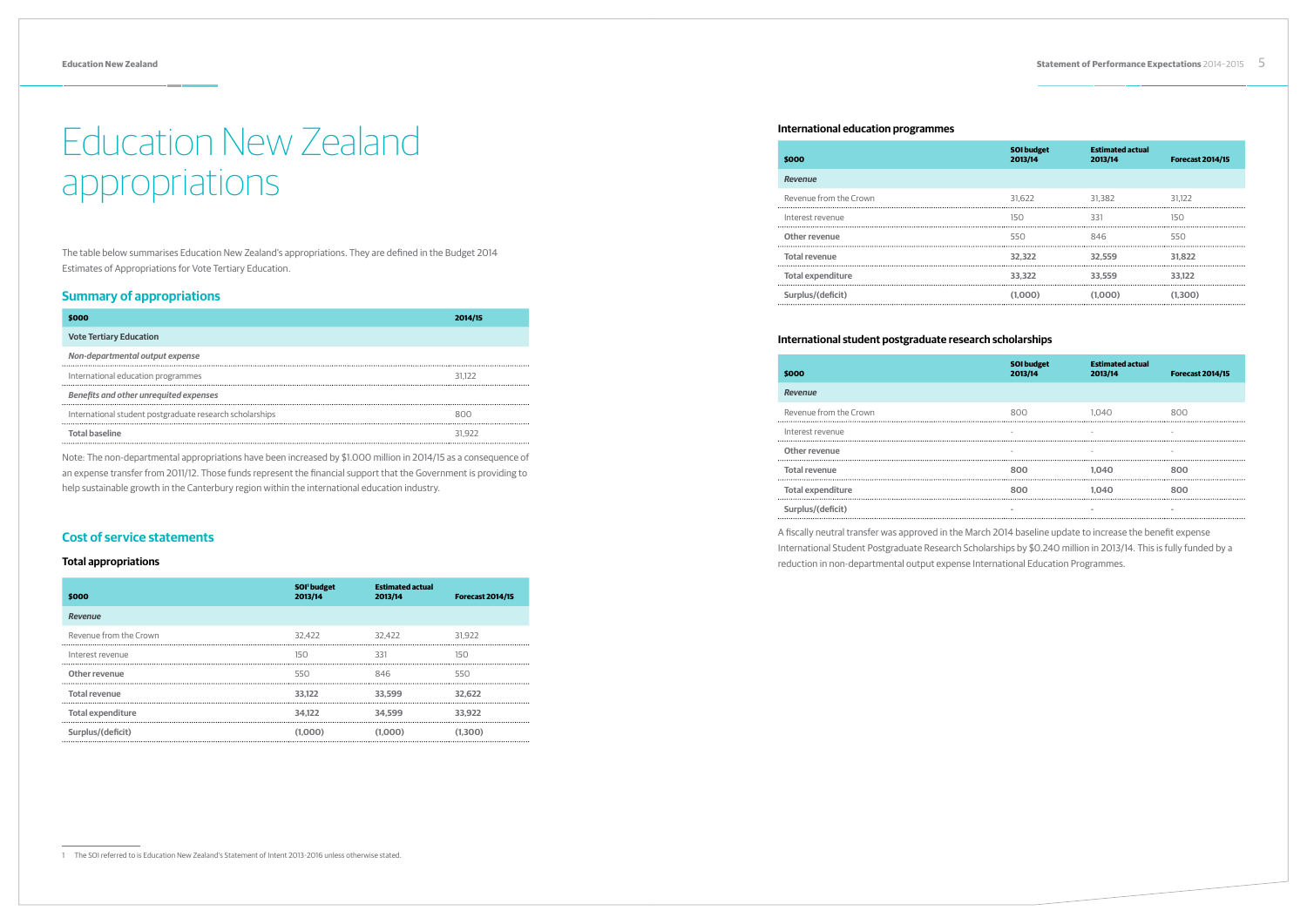Our focus is on delivering a high level of activity in support of the education industry to achieve our outcomes and the government's goals for international education. The measures in these pages will help us assess how well we are delivering our work programme and contributing to the government's goals for international education.

# **International education programmes**

This appropriation is limited to the delivery of services in respect of international education, including promotion, information, research and professional development, both in New Zealand and overseas, for the purpose of managing and increasing the flow of international students and promoting international education linkages.

# **What is intended to be achieved with this appropriation?**

This appropriation is intended to achieve an increase in New Zealand's economic value from international students studying in New Zealand and delivering education products and services offshore.

Industry professional development programme: Numbe held.

Industry professional development programme: Percent above with the quality of ENZ's capability development education sector or sub-sector. (Satisfaction survey ratin Concerns, Dissatisfied)

| <b>Performance measure</b>                                                                                                                                                                                                                                                                                                                                                                                                       | 2014/15 target |  |  |  |
|----------------------------------------------------------------------------------------------------------------------------------------------------------------------------------------------------------------------------------------------------------------------------------------------------------------------------------------------------------------------------------------------------------------------------------|----------------|--|--|--|
| Work with the industry to market New Zealand as a study destination                                                                                                                                                                                                                                                                                                                                                              |                |  |  |  |
| Quantity                                                                                                                                                                                                                                                                                                                                                                                                                         |                |  |  |  |
| Number of referrals to institutional websites from ENZ's student portal in targeted markets.                                                                                                                                                                                                                                                                                                                                     | 60,000         |  |  |  |
| (SOI target for 2013/14: 40,000)                                                                                                                                                                                                                                                                                                                                                                                                 |                |  |  |  |
| Quality                                                                                                                                                                                                                                                                                                                                                                                                                          |                |  |  |  |
| Percentage of participating institutions that are satisfied or above with the quality of ENZ's promotional<br>events. (Satisfaction survey ratings = Excellent, Mostly Happy, Satisfied, Some Concerns, Dissatisfied)                                                                                                                                                                                                            | 90%            |  |  |  |
| (SOI target for 2013/14: 85%)                                                                                                                                                                                                                                                                                                                                                                                                    |                |  |  |  |
| Please refer to the impact measure, the awareness of New Zealand as an international education destination is increased in<br>targeted markets, on page 18 of the Statement of Intent 2014-2018 as a proxy measure for the quality of our work to increase<br>awareness of New Zealand as a study destination. It is an impact measure to reflect the effectiveness of our work to market<br>New Zealand as a study destination. |                |  |  |  |
| Strengthen the international education industry's capability                                                                                                                                                                                                                                                                                                                                                                     |                |  |  |  |
| Quantity                                                                                                                                                                                                                                                                                                                                                                                                                         |                |  |  |  |
| Number of country or soctor sposific roadshous leapforances hold to assist the industry in potworking E                                                                                                                                                                                                                                                                                                                          |                |  |  |  |

Percentage of attendees that are satisfied or above with conference. (Satisfaction survey ratings = Excellent, Most Dissatisfied)

International education growth fund: Percentage of appl accordance with specified criteria and guidelines.

(SOI target for 2013/14: 2013/14 work programme is delive *Please refer to the impact measure, increase the number markets to help grow international education, on page 21 quality of our work to encourage the industry to work together. It is an impact measure to reflect the effectiveness of our work to encourage collaboration.*

# Work across other governments and with other New growth, and work with the industry to market educat

Number of country or sector specific roadshows /conferences held to assist the industry in networking 5 and to identify business opportunities.

Number of commercial introductions worked on with the governments/education providers.

(SOI target for 2013/14: 5)

# **Performance measure**

# Performance framework

# *Quantity*

## (SOI target for 2013/14: 12)

## *Quality*

# (SOI target for 2013/14: 80%)

## *Quality*

# (SOI target for 2013/14: 80%)

# *Quality*

(SOI target for 2013/14: 100%)

### *Timeliness*

Deliver the agreed Christchurch Industry Support Progra

|                                                                                                                                                                                                                                                     | 2014/15 target                                                |
|-----------------------------------------------------------------------------------------------------------------------------------------------------------------------------------------------------------------------------------------------------|---------------------------------------------------------------|
| r of professional development events/seminars                                                                                                                                                                                                       | 12                                                            |
|                                                                                                                                                                                                                                                     |                                                               |
| tage of participants that are satisfied or<br>programmes/seminars for their international<br>1gs = Excellent, Mostly Happy, Satisfied, Some                                                                                                         | 85%                                                           |
| the quality of the ENZ-organised industry<br>stly Happy, Satisfied, Some Concerns,                                                                                                                                                                  | 85%                                                           |
| lications that are assessed and processed in                                                                                                                                                                                                        | 100%                                                          |
| amme.<br>vered by 30 June 2014.)<br>of new offshore collaborative industry projects set up in target<br>of the Statement of Intent 2014-2018 as a proxy measure for the<br>jether. It is an impact measure to reflect the effectiveness of our work | 2014/15 work<br>programme is<br>delivered by<br>30 June 2015. |
| Zealand agencies to reduce barriers to<br>ion products and services offshore                                                                                                                                                                        |                                                               |
| e New Zealand industry and foreign                                                                                                                                                                                                                  | 250                                                           |
| uctions.                                                                                                                                                                                                                                            | 40                                                            |
| of the introductions made)                                                                                                                                                                                                                          |                                                               |
|                                                                                                                                                                                                                                                     |                                                               |

## *Quantity*

(SOI target for 2013/14: 200)

## *Quality*

Number of leads established through commercial introductions.

(New measure for 2014/15 to measure the effectiveness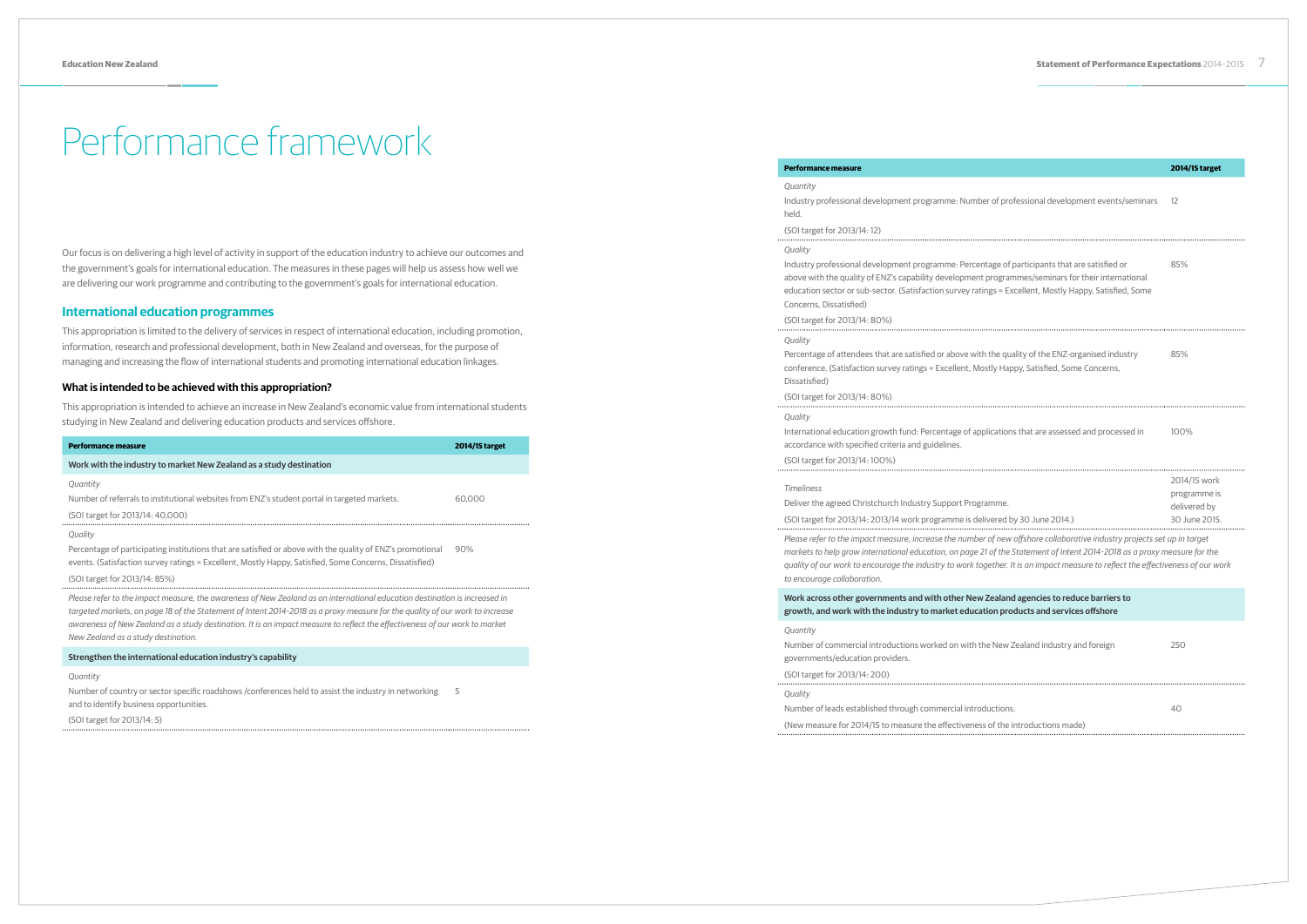# **Performance measure 2014/15 target**

*Please refer to the impact measure, increase the number of deals made as a result of introductions (between governments or institutions) made by Education New Zealand, on page 21 of the Statement of Intent 2014-2018 as a proxy measure for the quality of our work across governments, and between New Zealand and offshore institutions, to result in new business for the industry. It is an impact measure to reflect the effectiveness of our work across governments and with the industry to market education products and services.*

| Provide international education scholarships                                                                                                 |             |
|----------------------------------------------------------------------------------------------------------------------------------------------|-------------|
| Quantity                                                                                                                                     |             |
| Number of new and existing Prime Minister's Scholarships that are funded.                                                                    | $150 - 200$ |
| (SOI target for 2013/14: 20 <sup>2</sup> )                                                                                                   |             |
| Quality                                                                                                                                      |             |
| Percentage of the Prime Minister's Scholarships recipients who record that the scholarship has<br>benefited their future career aspirations. | 90%         |
| (New measure for 2014/15)                                                                                                                    |             |

# **International student postgraduate research scholarships**

This appropriation is limited to scholarships available to international students wishing to study in New Zealand.

# Part Two: Prospective Financial **Statements**

Our role for this appropriation is largely administrative. We receive the scholarship applications, provide the applications to a selection panel made up of university representatives for their decision, notify successful and unsuccessful applicants, and provide funding to the institutions attended by the scholarship recipients. Fewer scholarships will be funded from 2014/15 to ensure expenditure remains within the appropriation's funding.

# **What is intended to be achieved with this appropriation?**

This appropriation is intended to achieve an increase in New Zealand's economic value from international students studying in New Zealand.

| <b>Performance measure</b>                                                                  | 2014/15 target |
|---------------------------------------------------------------------------------------------|----------------|
| Provide international education scholarships                                                |                |
| Quantity                                                                                    |                |
| Number of new and existing New Zealand International Doctoral Research Scholarships funded. | $20 - 30$      |
| (SOI target for 2013/14: 35-45)                                                             |                |

2 The budget for the Prime Minister's Scholarships increases from \$1.0 million in 2013/14 to \$2.0 million in 2014/15 which increases the number of scholarships able to be funded. The 2013/14 target for the number of scholarships funded assumed that fewer scholarships (for a longer study period) would be funded. In implementing the Prime Minister's Scholarships, more scholarships (for shorter study periods) have been funded.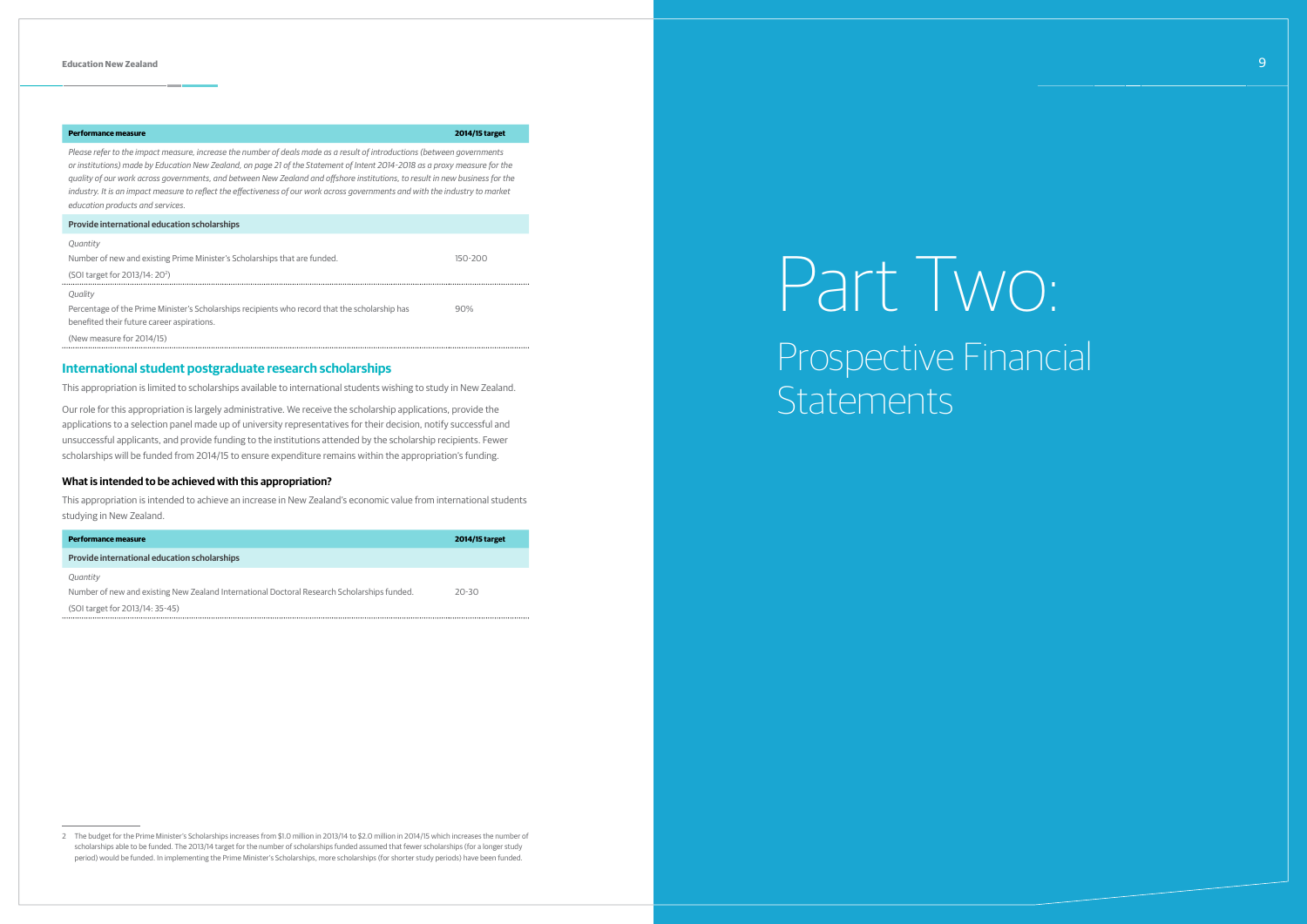# Financial strategy

This financial strategy is an integral part of the overall organisational strategy. Education New Zealand will:

- › budget and manage operating expenditure to ensure the minimum level of retained earnings approved by the Board is maintained
- › ensure our working capital is managed to ensure we can pay our debts when they are due
- › budget and manage capital expenditure within available funding levels
- › have annual operating and capital budgets and subsequent budget update/reforecasts approved by the Board
- › operate within the financial delegations approved by the Board
- › operate prudently within organisation appropriate and robust internal controls
- › maintain a conservative investment strategy investing in term deposits or interest bearing accounts with established organisations approved by the Board
- › utilise shared services where they are cost effective and improve effectiveness
- › have an effective ongoing relationship with Audit New Zealand.

# **Prospective statement of comprehensive income**

| \$000                                 | <b>Estimated actual</b><br>2013/14 | <b>Forecast</b><br>2014/15 |
|---------------------------------------|------------------------------------|----------------------------|
| <b>Revenue</b>                        |                                    |                            |
| Revenue from the Crown - Operating    | 31,382                             | 31,122                     |
| Revenue from the Crown - Scholarships | 1.040                              | 800                        |
| Interest revenue                      | 331                                | 150                        |
| Other revenue <sup>3</sup>            | 846                                | 550                        |
| <b>Total revenue</b>                  | 33,599                             | 32,622                     |
| <b>Expenditure</b>                    |                                    |                            |
| Personnel                             | 10,627                             | 10,356                     |
| Other expenditure                     | 22,544                             | 22,280                     |
| Depreciation                          | 388                                | 486                        |
| Scholarship expenses                  | 1.040                              | 800                        |
| <b>Total expenditure</b>              | 34.599                             | 33.922                     |
| Net surplus/(deficit) <sup>4</sup>    | (1,000)                            | (1,300)                    |

|  | <b>Prospective statement of movements in equity</b> |  |  |  |
|--|-----------------------------------------------------|--|--|--|

# **\$000**

# *Equity*

Equity as at 1 July

- Net surplus/(deficit)
- Equity as at 30 June

**\$000**

| Prospective statement of movements in equity<br>\$000 | <b>Estimated actual</b><br>position<br><b>Year ending</b><br><b>30 June 2014</b> | <b>Forecast</b><br><b>Year ending</b><br>30 June 2015              |
|-------------------------------------------------------|----------------------------------------------------------------------------------|--------------------------------------------------------------------|
| <b>Equity</b>                                         |                                                                                  |                                                                    |
| Equity as at 1 July                                   | 5,862                                                                            | 4,862                                                              |
| Net surplus/(deficit)                                 | (1,000)                                                                          | (1,300)                                                            |
| Equity as at 30 June                                  | 4.862                                                                            | 3.562                                                              |
|                                                       |                                                                                  |                                                                    |
| <b>Prospective statement of financial position</b>    |                                                                                  |                                                                    |
| \$000                                                 | <b>Estimated actual</b><br>position as at<br><b>30 June 2014</b>                 | <b>Forecast financial</b><br>position as at<br><b>30 June 2015</b> |
| Assets                                                |                                                                                  |                                                                    |
| Current assets                                        | 10,593                                                                           | 9,145                                                              |
| Fixed assets                                          | <br>1.507                                                                        | - 1.541                                                            |
| <b>Total assets</b>                                   | 12.100                                                                           | 10,686                                                             |
| <b>Liabilities</b>                                    |                                                                                  |                                                                    |
| Current liabilities                                   | 7.238                                                                            | 7.124                                                              |
| <b>Total liabilities</b>                              | 7,238                                                                            | 7,124                                                              |
| <b>Net assets</b>                                     | 4,862                                                                            | 3,562                                                              |
|                                                       |                                                                                  |                                                                    |

# **Prospective statement of financial position** *Assets*

# Current assets

Fixed assets

**Total assets 12,100 10,686**

# *Liabilities*

Current liabilities

- **Total liabilities 7,238 7,124**
- **Net assets 4,862 3,562**
- 

<sup>4</sup> These deficits will be funded from retained earnings at 30 June 2014.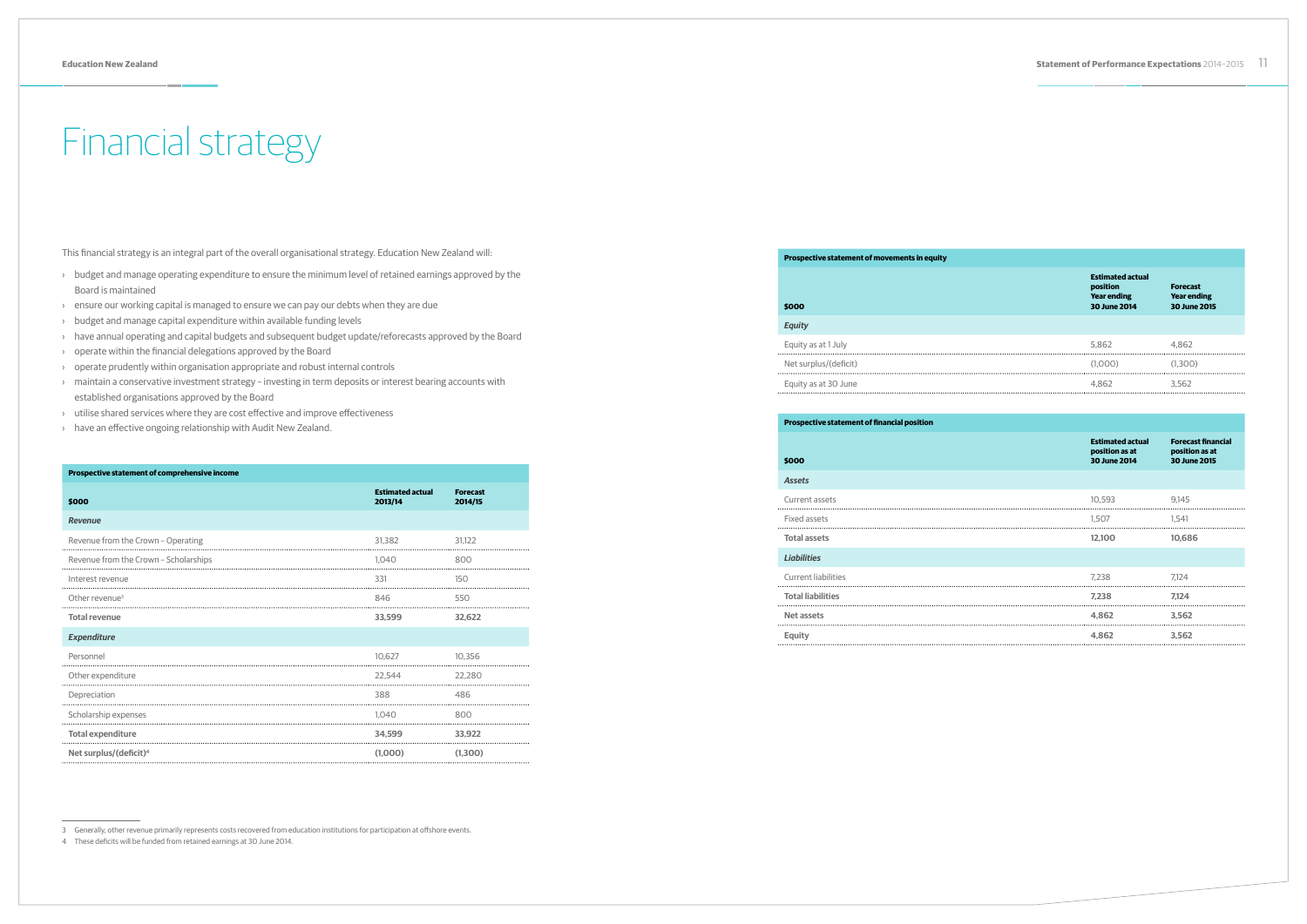| <b>Prospective statement of cash flow</b>              |                                    |                            |
|--------------------------------------------------------|------------------------------------|----------------------------|
| \$000                                                  | <b>Estimated actual</b><br>2013/14 | <b>Forecast</b><br>2014/15 |
| <b>Cash flows from operating activities</b>            |                                    |                            |
| Receipts from the Crown - Revenue                      | 32.422                             | 31.922                     |
| Other revenue                                          | 1.177                              | 700                        |
| Payments to suppliers                                  | (23.797)                           | (23.400)                   |
| Payments to employees                                  | (10.600)                           | (10.400)                   |
| Net cash flows from operating activities               | (798)                              | (1,178)                    |
| <b>Cash flows from investing activities</b>            |                                    |                            |
| Purchase of property, plant and equipment              | (1.054)                            | (520)                      |
| Net cash flows from investing activities               | (1.054)                            | (520)                      |
| Net cash flows from financing activities               |                                    |                            |
| Net increase/(decrease) in cash and cash equivalents   | (1.852)                            | (1.698)                    |
| Cash and cash equivalents at the beginning of the year | 9.545                              | 7.693                      |
| Cash and cash equivalents at the end of the year       | 7,693                              | 5.995                      |

# Notes to the prospective financial statements

The prospective financial statements are based on policies and approvals in place as at 1 March 2014 and are GST exclusive (except for payables and receivables which are GST inclusive). The forecasts are prepared under the Generally Accepted Accounting Practice (NZGAAP). Actual results may vary from the information presented here, and the variations may be material.

The prospective financial statements set out Education New Zealand's activities and planned performance. Use of this information for other purposes may not be appropriate.

These prospective financial statements have been prepared on the basis of assumptions as to future events that Education New Zealand reasonably expects to occur, associated with the actions that Education New Zealand reasonably expects to take, as at the date that this information was prepared.

# Statement of accounting policies

# **Reporting entity**

Education New Zealand is a Crown entity as defined by the Crown Entities Act 2004, and was established on 1 September 2011 under the Education Act 1989 (the Education Amendment Act 2011). As such, Education New Zealand's ultimate parent is the New Zealand Crown. Education New Zealand is funded primarily by government through Vote Tertiary Education.

Education New Zealand's primary objective is to provide public services to the New Zealand public, as opposed to that of making a financial return. Accordingly, Education New Zealand has designated itself as a public benefit entity for the purposes of New Zealand Equivalents to International Public Sector Accounting Standards (IPSAS). Education New Zealand is domiciled in New Zealand.

# **Basis of preparation**

# **Statement of compliance**

These prospective financial statements have been prepared in accordance with the requirements of the Crown Entities Act 2004 and Education Act 1989 (the Education Amendment Act 2011). This includes the requirement to comply with NZGAAP.

The financial statements comply with NZIFRS, and other applicable Financial Reporting Standards, as appropriate for public benefit entities. This includes New Zealand Reporting Standard No. 42: Prospective Financial Statements (FRS-42).

The prospective financial statements have been prepared for the special purpose of the Statement of Performance Expectations 2014-2015 of Education New Zealand to the Minister for Tertiary Education, Skills and Employment. They are not prepared for any other purpose and should not be relied upon for any other purpose.

These statements will be used in the Annual Report as the budgeted figures.

The Statement of Performance Expectations narrative informs the prospective financial statements and the document should be read as a whole.

The preparation of prospective financial statements in conformity with FRS-42 requires management to make good judgements, estimates and assumptions that affect the application of policies and reported amounts of assets and liabilities, income and expenses. Actual financial results achieved for the period covered are likely to vary from the information presented and the variations may be material.

# **Measurement base**

The financial statements have been prepared on a historical cost basis.

# **Functional and presentation currency**

The financial statements are presented in New Zealand dollars and all values are rounded to the nearest thousand dollars (\$000), unless otherwise stated. The functional currency of Education New Zealand is New Zealand dollars (NZ\$).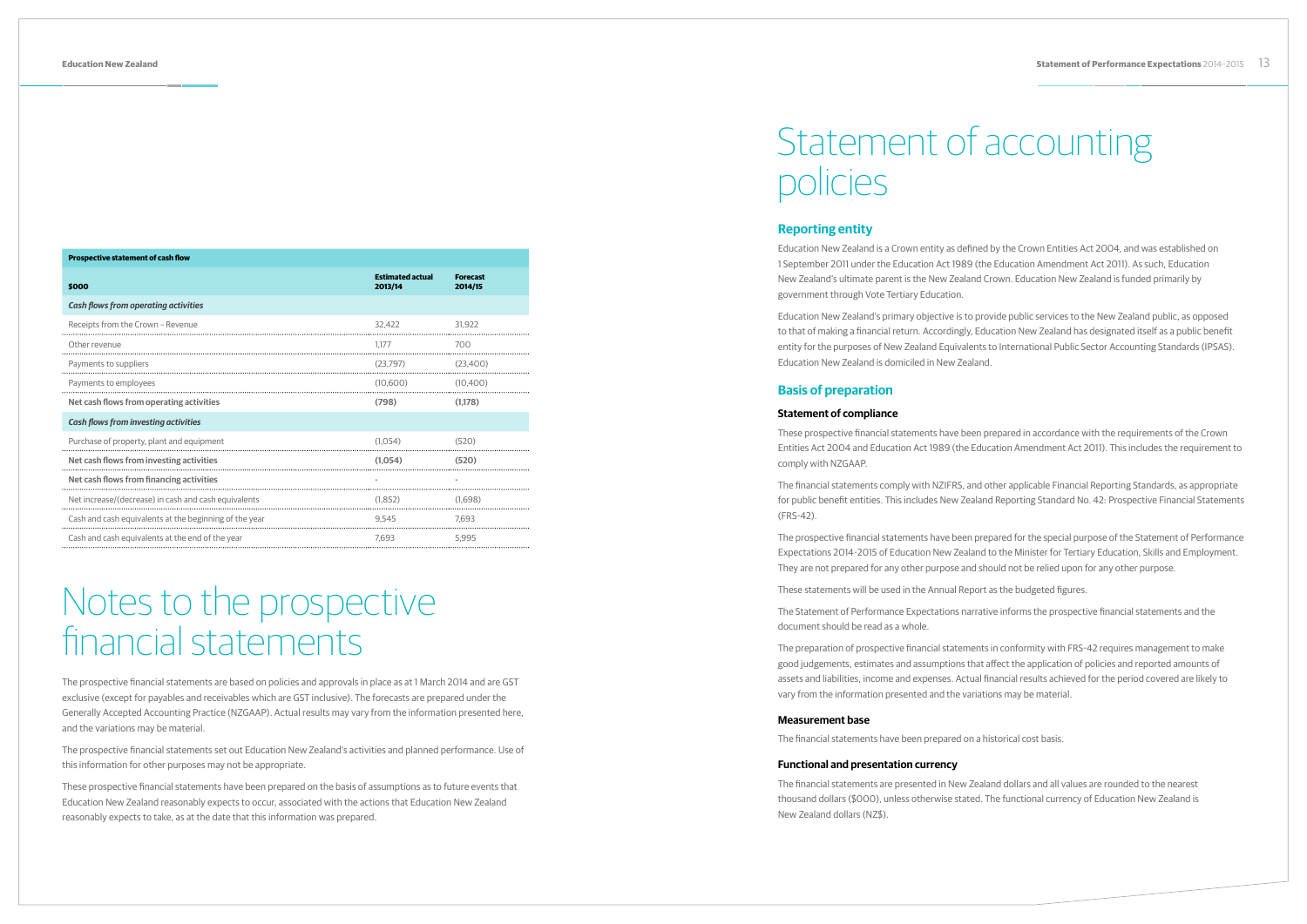# **Significant accounting policies**

The following accounting policies, which significantly affect the measurement of financial performance and of financial position, have been consistently applied.

# **Revenue**

Revenue is measured at fair value and is recognised as income when earned and is reported in the financial period to which it relates.

# **Revenue from the Crown**

Education New Zealand is primarily funded through revenue received from the Crown, which is restricted in its use for the purpose of Education New Zealand meeting its objectives as specified in this Statement of Performance Expectations. Revenue from the Crown is recognised as revenue when earned and is reported in the financial period to which it relates.

# **Interest**

Interest income is recognised using the effective interest method.

# **Foreign currency**

Foreign currency transactions are translated into New Zealand dollars using the exchange rates prevailing at the date of transaction.

# **Rental income**

Lease receipts under an operating sub-lease are recognised as revenue on a straight-line basis over the lease term.

# **Grant expenditure**

Grants are approved and administered by ENZ for a variety of purposes and periods. When approved they are recognised as a liability. Subsequent payment of the grant amounts is dependent on the recipient meeting terms and conditions laid out in the grant contract between ENZ and the recipient. At balance date for each different grant type an assessment is made, based on historical data of the probability of the grant actually being taken up. The asset and liability are then adjusted to reflect the revised probable future payment. Grant cessations reflect grant entitlements not taken up.

# **Operating leases**

Leases that do not transfer substantially all the risks and rewards incidental to ownership of an asset to Education New Zealand are classified as operating leases. Lease payments under an operating lease are recognised as an expense on a straight-line basis over the term of the lease in the prospective statement of comprehensive income.

# **Cash and cash equivalents**

Cash and cash equivalents include cash on hand, deposits held on call with banks and other short-term, highly liquid investments, with original maturities of three months or less.

# **Debtors and other receivables**

Debtors and other receivables are measured at fair value, less any provision for impairment.

# **Bank deposits**

Investments in bank deposits are initially measured at fair value plus transaction costs. After initial recognition, investments in bank deposits are measured at amortised cost using the effective interest method.

# **Inventories**

Inventories held for distribution are measured at cost (calculated using the First In First Out basis), adjusted, when applicable, for any loss of service potential. The loss of service potential of inventory held for distribution is determined on the basis of obsolescence. Where inventories are acquired at no cost or for nominal consideration the cost is the current replacement cost at the date of acquisition.

# **Property, plant and equipment**

Property, plant and equipment asset classes consist of building fit out, computers, furniture and fittings, office equipment and motor vehicles.

Property, plant and equipment are shown at cost, less any accumulated depreciation and impairment losses.

The cost of an item of property, plant and equipment is recognised as an asset only when it is probable that future economic benefits or service potential associated with the item will flow to Education New Zealand and the cost of the item can be measured reliably.

Gains and losses on disposals are determined by comparing the proceeds with the carrying amount of the asset. Gains and losses on disposals are included in the prospective statement of comprehensive income.

Costs incurred subsequent to initial acquisition are capitalised only when it is probable that future economic benefits or service potential associated with the item will flow to Education New Zealand and the cost of the item can be measured reliably.

The costs of day-to-day servicing of property, plant and equipment are recognised in the statement of comprehensive income as they are incurred.

# **Depreciation**

Depreciation is provided using the straight line basis at rates that will write off the cost (or valuation) of the assets to their estimated residual values over their useful lives. The useful lives and associated depreciation rates of major classes of assets have been estimated as follows:

| Building fit out       | The shorter of 10 years 10% straight line (SL) or the remaining term of the lease of the building that<br>has been fitted out |
|------------------------|-------------------------------------------------------------------------------------------------------------------------------|
| Computers              | 4 years 25% SL                                                                                                                |
| Office equipment       | 5 years 20% SL                                                                                                                |
| Furniture and fittings | 5 years 20% SL                                                                                                                |
| Motor vehicles         | 4 years 25% SL                                                                                                                |
|                        | he residual value and useful life of an asset is reviewed, and adjusted if applicable, at each financial year end.            |

| Building fit out       | The shorter of 10 years 10% st<br>has been fitted out |
|------------------------|-------------------------------------------------------|
| Computers              | 4 years 25% SL                                        |
| Office equipment       | 5 years 20% SL                                        |
| Furniture and fittings | 5 years 20% SL                                        |
| Motor vehicles         | 4 years 25% SL                                        |
|                        |                                                       |

# **Intangible assets:**

# **Software acquisition**

Acquired computer software licenses are capitalised on the basis of the costs incurred to acquire and bring to use the specific software. Costs associated with maintaining computer software are recognised as an expense when incurred.

Costs associated with the development and maintenance of Education New Zealand websites are recognised as an expense when incurred.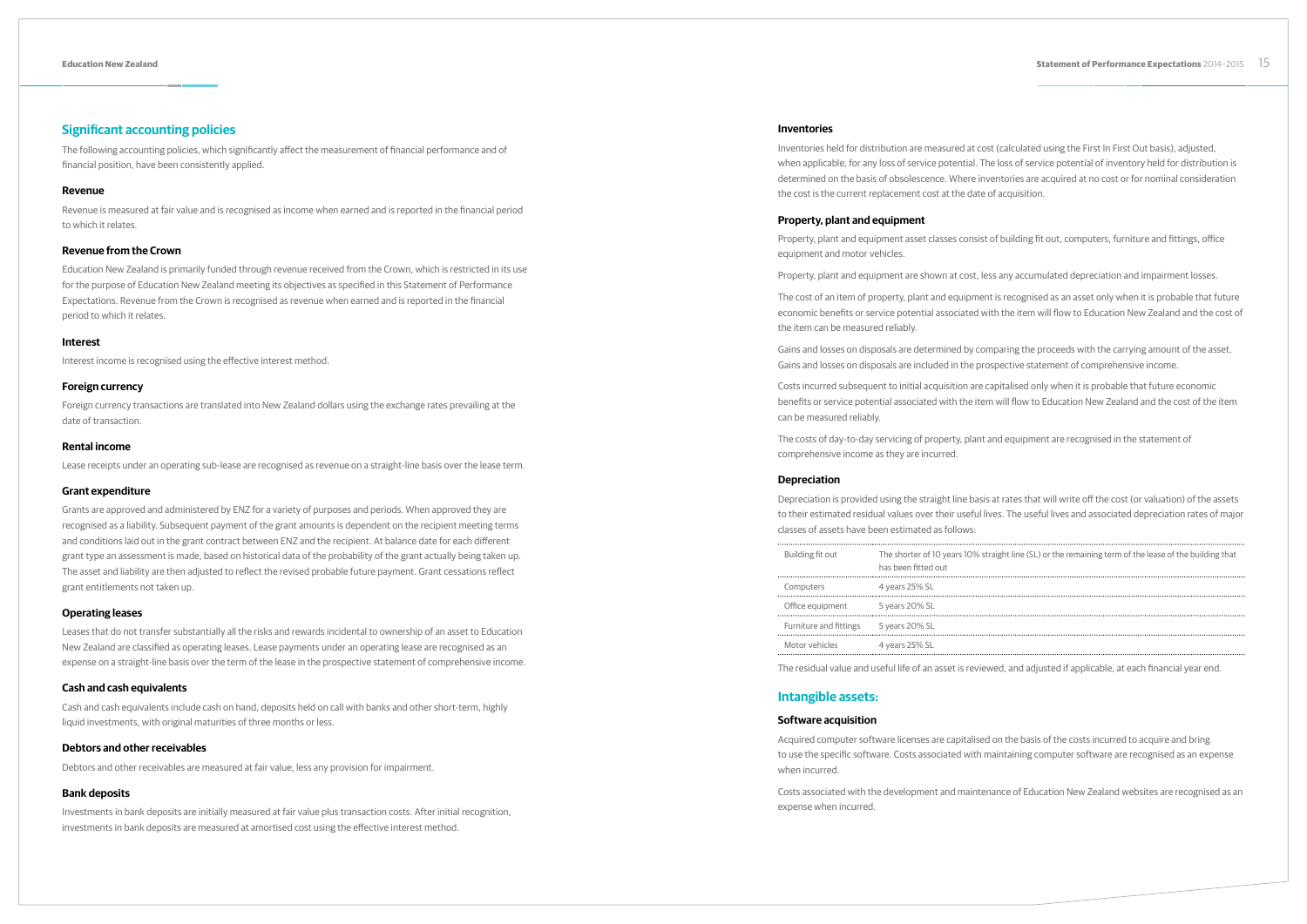# **Amortisation**

Amortisation begins when the asset is available for use and ceases at the date that the asset is de-recognised. The amortisation charge for each period is recognised in the prospective statement of comprehensive income.

The useful lives and associated amortisation rates of major classes of intangible assets have been estimated as follows:

| Acquired computer software | 3 years 33% SL |
|----------------------------|----------------|
|----------------------------|----------------|

# **Impairment of non-financial assets**

Property, plant and equipment and intangible assets that have a finite useful life are reviewed for impairment whenever events or changes in circumstances indicate that the carrying amount may not be recoverable. An impairment loss is recognised for the amount by which the asset's carrying amount exceeds its recoverable amount. The recoverable amount is the higher of an asset's fair value less costs to sell and value in use.

# **Creditors and other payables**

Creditors and other payables are initially measured at fair value and subsequently measured at amortised cost using the effective interest method.

# **Employee entitlements**

Employee entitlements that Education New Zealand expects to be settled within 12 months of balance date are measured at undiscounted nominal values based on accrued entitlements at current rates of pay.

Depreciation and amortisation expense **Total non-cash items 388 486**

These include salaries and wages accrued up to balance date, annual leave earned, but not yet taken at balance date, and sick leave. For some offshore employees this also includes accruals for severance payments as provided by local legislation.

Education New Zealand recognises a liability for sick leave to the extent that compensated absences in the coming year are expected to be greater than the sick leave entitlements earned in the coming year. The amount is calculated based on the unused sick leave entitlement that can be carried forward at balance date; to the extent Education New Zealand anticipates it will be used by employees to cover those future absences.

Education New Zealand recognises a liability and an expense for bonuses where it is contractually obliged to pay them, or where there is a past practice that has created a constructive obligation.

# **Superannuation schemes**

ENZ has obligations for contributions to KiwiSaver which is a defined contribution superannuation scheme. The contributions are recognised as an expense in the statement of comprehensive income as incurred.

# **Reconciliation of forecast net surplus/(deficit) to net cash flow from operating activities**

### **\$000**

 $Net surplus/(deficit)$ 

|                 | <b>Estimated actual</b><br>2013/14 | <b>Forecast</b><br>2014/15 |
|-----------------|------------------------------------|----------------------------|
|                 | (1,000)                            | (1,300)                    |
|                 |                                    |                            |
|                 | 388                                | 486                        |
|                 | 388                                | 486                        |
|                 |                                    |                            |
|                 |                                    |                            |
|                 |                                    |                            |
| $(105)$ $(114)$ |                                    |                            |
|                 |                                    |                            |
|                 | (186)                              | (364)                      |
|                 | (798)                              | (1,178)                    |
|                 |                                    |                            |

## **Add/(less) non-cash items**

## **Add/(less) movements in working capital items**

(Increase)/decrease in debtors and receivables

- (Increase)/decrease in prepayments
- **Increase/(decrease) in creditors and other payables**

**Increase/(decrease) in employee entitlements (35) -**

**Net movement in working capital items (186) (364)**

**Net cash flow from operating activities (798) (1,178)**

# **Goods and Services Tax (GST)**

All items in the financial statements are presented exclusive of GST, except for receivables and payables, which are presented on a GST inclusive basis. Where GST is not recoverable as input tax then it is recognised as part of the related asset or expense.

The net amount of GST recoverable from, or payable to, the Inland Revenue Department (IRD) is included as part of receivables or payables in the statement of financial position.

The net GST paid to, or received from, the IRD (including the GST relating to investing and financing activities), is classified as an operating cash flow in the statement of cash flows.

## **Income Tax**

Education New Zealand is a public authority and consequently is exempt from the payment of income tax. Accordingly, no charge for income tax has been provided for.

## **Output costs**

The output costs, as reported in the statement of objectives and service performance, report the cost of services for the outputs of Education New Zealand and represent the costs of providing the output.

# **Cost allocation**

Education New Zealand has derived the cost of service for each significant activity of Education New Zealand using

the cost allocation system outlined below.

# **Cost allocation policy**

Direct costs are charged directly to significant activities. Indirect costs are charged to significant activities based on the pro-rata costs of the activities.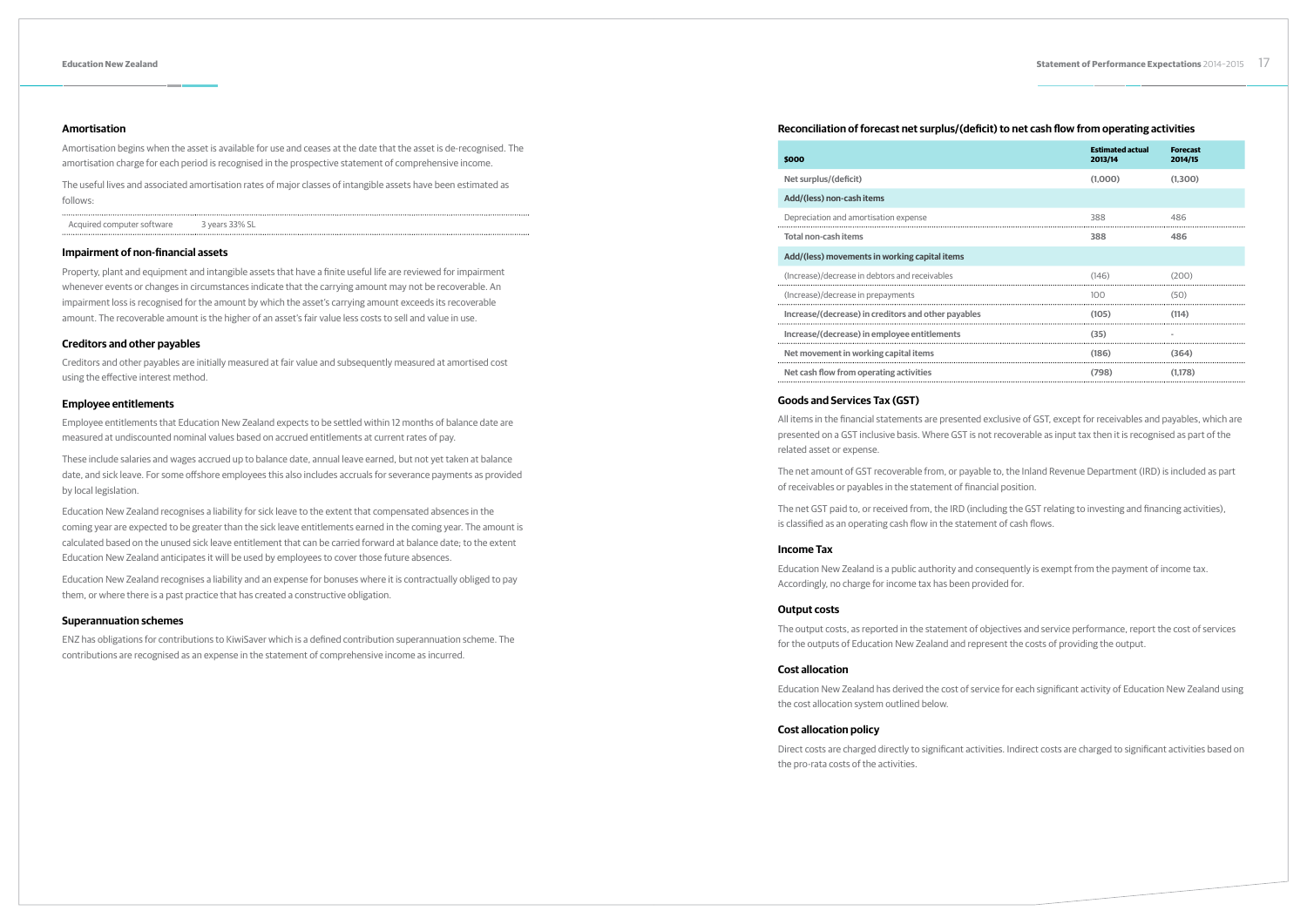# **Criteria for direct and indirect costs**

'Direct costs' are those costs directly attributable to a significant activity.

'Indirect costs' are those costs that cannot be identified in an economically feasible manner with a specific significant activity.

# **Cost drivers for allocation of indirect cost**

The cost of internal services not directly charged to activities is allocated to significant activities based on the prorata costs of the activities.

# **Critical accounting estimates and assumptions**

In preparing these prospective financial statements, Education New Zealand has made estimates and assumptions concerning the future. These estimates and assumptions may differ from the subsequent actual results. Estimates and assumptions are continually evaluated and are based on historical experience and other factors, including expectations of future events that are believed reasonable under the circumstances.

# **General assumption – cost levels**

These figures have been based on the assumption that interest rates, foreign exchange rates and general cost levels, will remain at similar levels to those at the time of the Statement of Performance Expectations preparation.

# **Property, plant and equipment useful lives and residual value**

At each balance date Education New Zealand reviews the useful lives and residual values of its property, plant and equipment. Assessing the appropriateness of useful life and residual value estimates of property, plant and equipment requires Education New Zealand to consider a number of factors such as the physical condition of the asset, expected period of use of the asset by Education New Zealand, and expected disposal proceeds from the future sale of the asset.

An incorrect estimate of the useful life or residual value will impact the depreciation expense recognised in the statement of comprehensive income, and carrying amount of the asset in the statement of financial position.

Education New Zealand minimises the risk of this estimation uncertainty by:

- › physical inspection of assets
- › asset replacement programmes
- › review of second-hand market prices for similar assets
- › analysis of prior asset sales.

# **Financial instruments**

Education New Zealand, as part of its everyday operations, is party to financial instruments that have been recognised in these financial statements. These financial instruments include accounts payable and accounts receivable, cash and short term deposits.

All financial instruments are recognised in the prospective statement of financial position, and revenues and expenses in relation to all financial instruments are recognised in the prospective statement of comprehensive income.

# **Statement of cash flows**

Cash means cash balances on hand, held in bank accounts, demand deposits and other highly liquid investments in which Education New Zealand invests as part of its day-to-day cash management.

Operating activities include cash received from all income sources of Education New Zealand and records cash payments made for the supply of goods and services.

Investing activities are those activities relating to the acquisition and disposal of non-current assets.

Financing activities comprise the change in equity and debt capital structure of Education New Zealand.

# **Capital intentions**

Education New Zealand is forecasting to purchase office equipment, information technology items, building fit out, furniture and fittings, and motor vehicles during the period covered by this Statement of Performance Expectations.